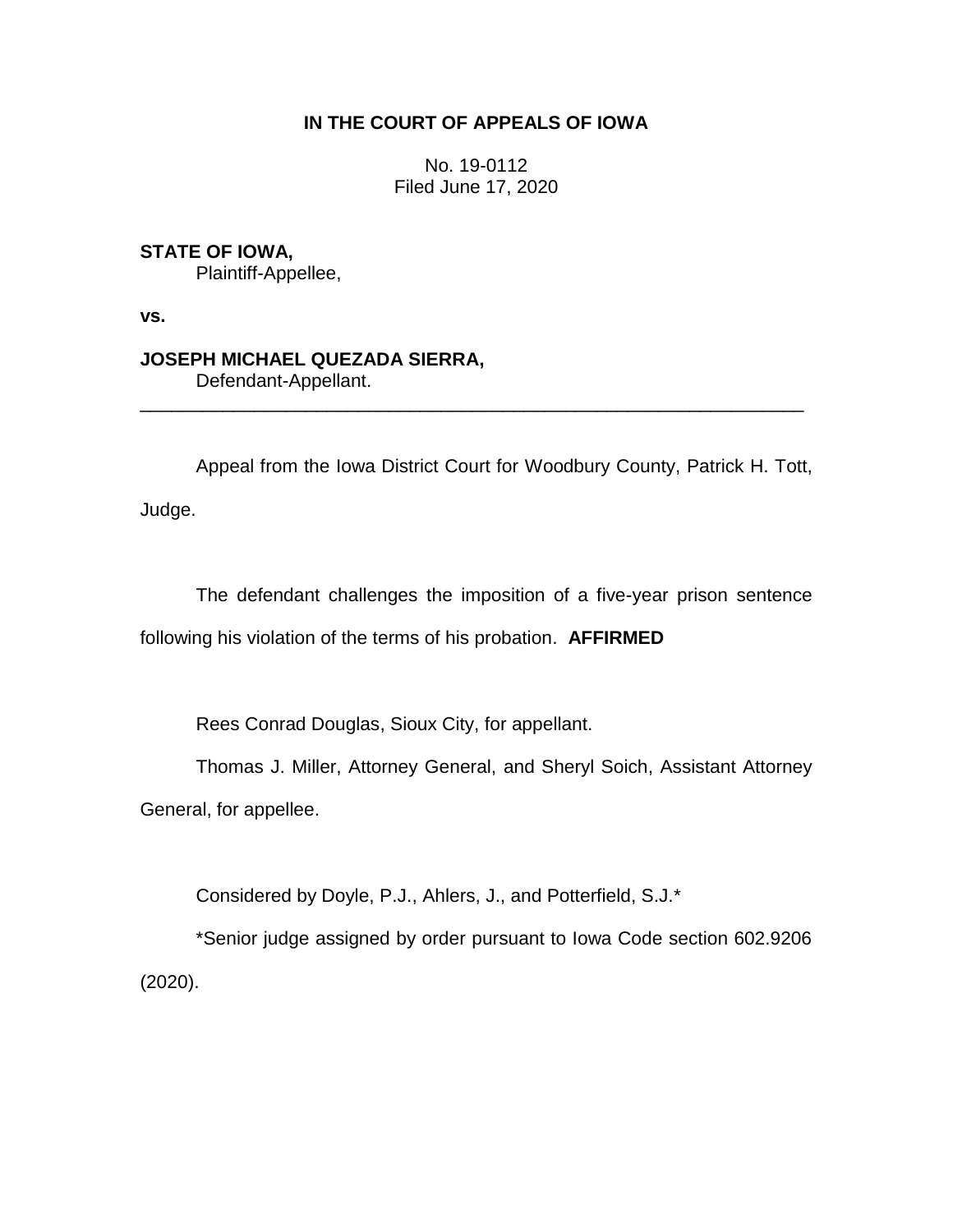## **POTTERFIELD, Senior Judge.**

 $\overline{a}$ 

In 2016, Joseph Quezada Sierra pled guilty to one count of possession with intent to deliver a controlled substance (marijuana), which is a class "D" felony. 1 He was granted a deferred judgment and placed on probation for two years. The State filed an application for revocation of Quezada Sierra's probation and, later, a supplemental violation report.

At the January 2019 revocation hearing, Quezada Sierra admitted the reported violations, including that he was recently charged with and pled guilty to felony drug possession with intent to deliver (marijuana) in Nebraska. He was scheduled to be sentenced in the Nebraska case in February 2019. The district court revoked Quezada Sierra's probation, entered judgment against him, and sentenced him to a term of imprisonment not to exceed five years.

On appeal, Quezada Sierra maintains the court abused its discretion by considering an improper factor when deciding his sentence. Our review of the imposed sentence is for errors at law. *State v. Thomas*, 547 N.W.2d 223, 225 (Iowa 1996). When reviewing a district court's sentencing decision, we will not reverse absent either an abuse of discretion or a defect in the sentencing procedure, such as the consideration of inappropriate matters. *See State v. Formaro*, 638 N.W.2d 720, 724 (Iowa 2002).

2

<sup>&</sup>lt;sup>1</sup> lowa Code section 814.6(1)(a)(3) (2020) generally prohibits appeals from guilty pleas other than those for class "A" felonies or where a defendant establishes good cause. However, because judgment was entered against Quezada Sierra before July 1, 2019, when the amended code section took effect, his appeal is not prohibited. *See State v. Gordon*, \_\_\_ N.W.2d \_\_\_, \_\_\_, 2020 WL 2090108, at \*4 (Iowa 2020) ("[T]he amendments do not apply retroactively to appeals *from judgments entered before July 1, 2019*." (emphasis added)).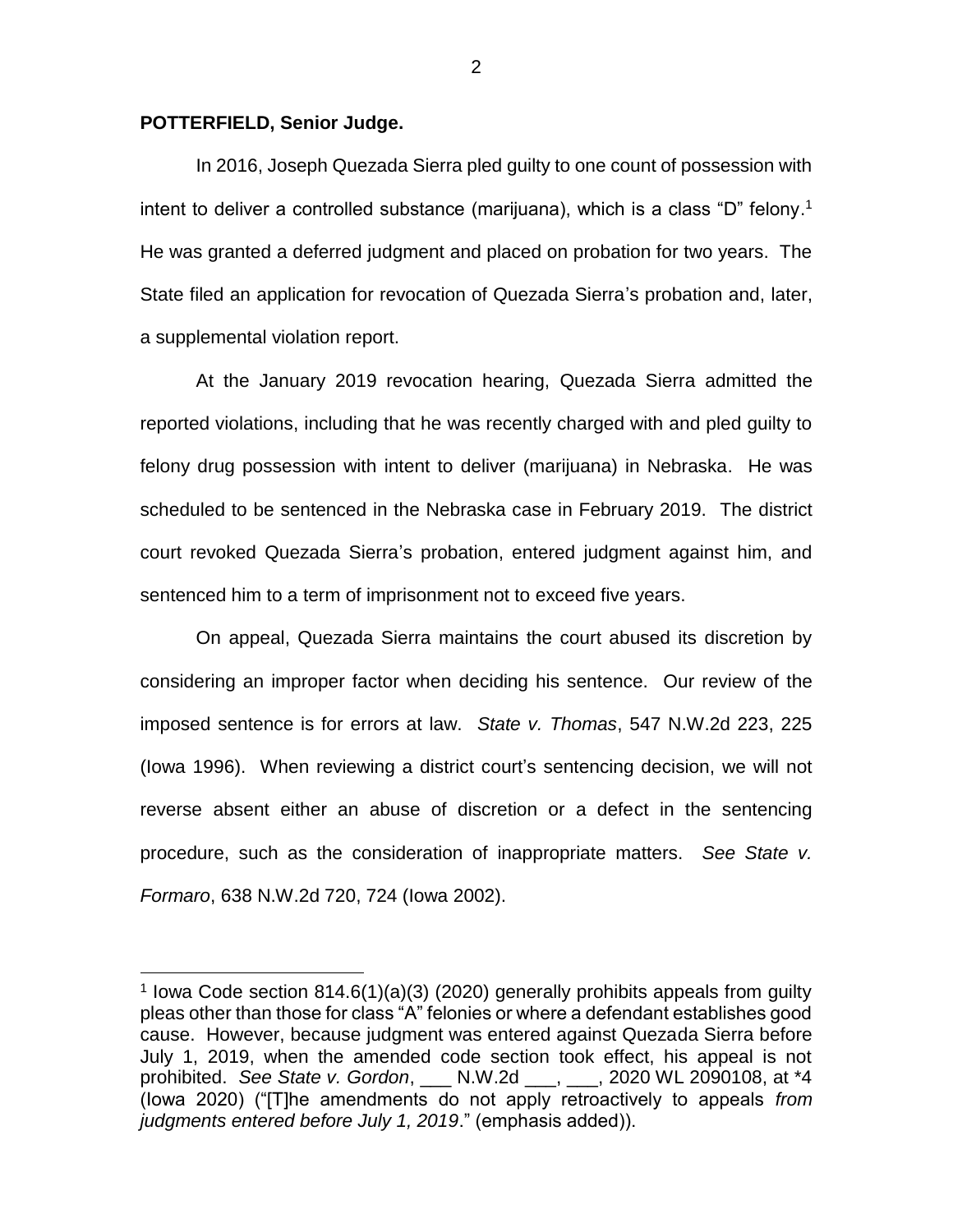In imposing sentencing, the district court stated:

[I]t's clear that the incident in [Nebraska] for which [Quezada Sierra] has pled guilty and is awaiting sentencing was a serious matter in light of the quantity of marijuana that was involved, which hasn't been disputed was over 114 pounds of marijuana, which was the same controlled substance that was involved in this case in 2016. While the court certainly understands the fact that youth may have played some role in this situation, youth tend to be impulsive, tend to make bad decisions going forward, so the court does give some consideration to [Quezada Sierra's] youth in determining this matter; but the fact of the matter is that the court doesn't believe at this time that there's a reasonable likelihood that [he] could be successful on probation here in Iowa for a variety of reasons: Those are being the seriousness of the nature of these offenses and the ongoing trafficking activity of controlled substances that [Quezada Sierra] has continued to engage in over the course of the last two and a half years; but also the likelihood of incarceration coming in a little over a month in the state of Nebraska would make any placement on probation here or at the residential treatment facility ineffectual because there would be no opportunity to complete such sentences, and the court does believe that it's highly likely that [he] will receive a period of incarceration in Nebraska in light of the level of the offense and the quantity involved and the recent history here in Iowa, both in Woodbury and Plymouth Counties.

Quezada Sierra maintains it was improper for the court to consider his upcoming

sentence in Nebraska in determining the appropriate sentence.<sup>2</sup>

 $\overline{a}$ 

It is not improper for the sentencing court to consider the defendant's ability

to comply with terms of probation in determining whether to grant probation. The

central issue of *State v. Avalos Valdez*, 934 N.W.2d 585, 591 (Iowa 2019), was

<sup>&</sup>lt;sup>2</sup> Quezada Sierra maintains this is improper because Iowa had primary jurisdiction over him. We find his claims of primary jurisdiction inapposite. *See Merchant v. State*, 374 N.W.2d 245, 246 (Iowa 1985) ("When a federal court and state court each have jurisdiction of a person, the doctrine of primary jurisdiction allows the tribunal which first obtained jurisdiction to hold it to the exclusion of the other until the first tribunal's jurisdiction is exhausted. This doctrine is merely a means for resolving jurisdictional disputes between the sovereigns and does not create a personal right in the affected individual. Petitioner has no authority to invoke the doctrine in the present case. No dispute exists between the sovereigns, and the doctrine has no application.").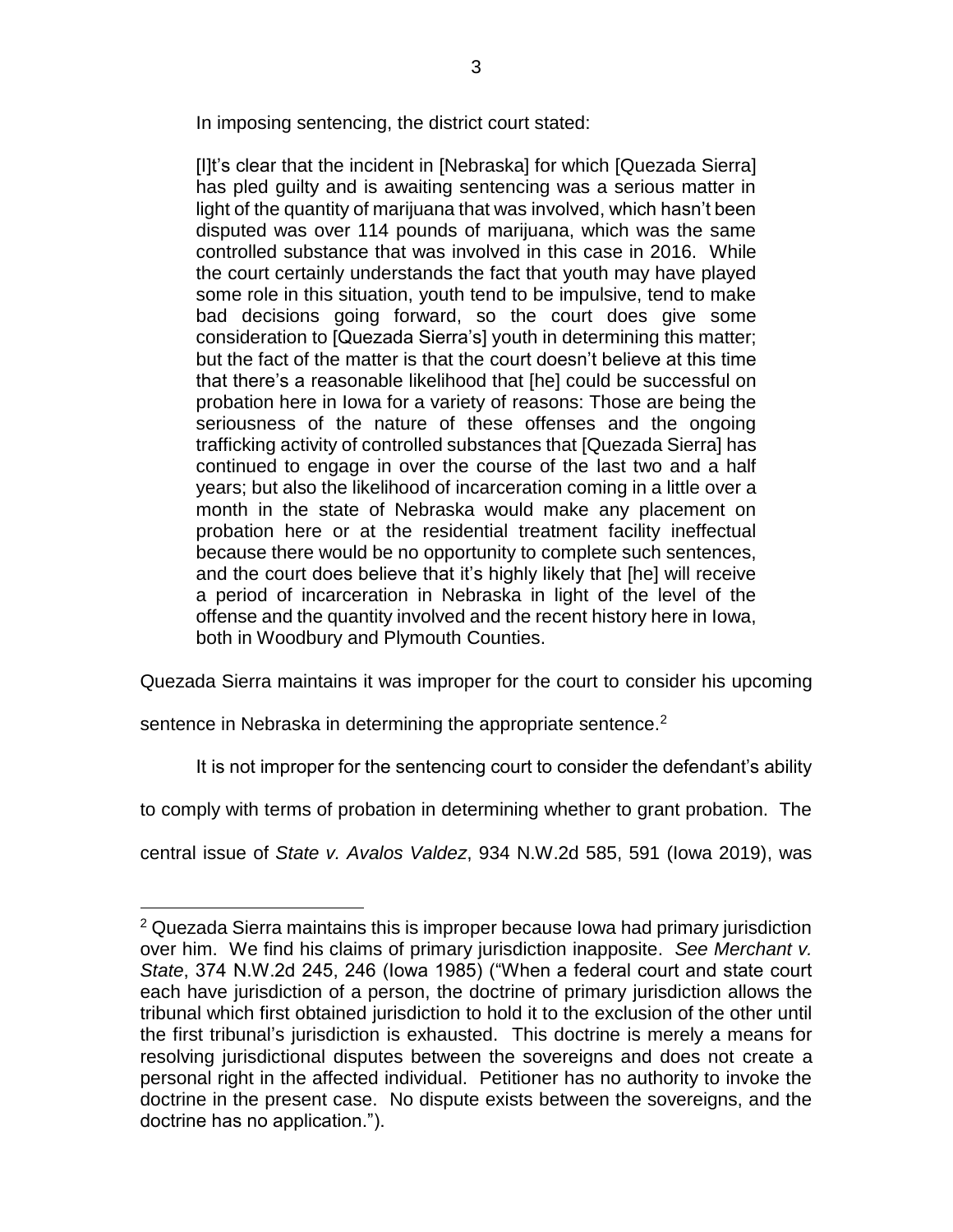whether the court could consider a defendant's immigration status in imposing sentence, which is not an issue here. But in deciding the sentencing court could consider immigration status, our supreme court reasoned it may be relevant to such proper considerations as the defendant's ability to comply with terms of probation, including whether the defendant was expected to remain in the community or whether supervision was possible. *See Avalos Valdez*, 934 N.W.2d at 594–595 (approving the court's consideration of whether the defendant would be deported in denying probation, reasoning, "[W]e think the court decided against probation for Avalos Valdez not because he was an unauthorized alien but because his immigration status meant he '[would not] be available' to undergo probation, as the court 'underst[ood] it,' and because of the quantity of marijuana involved. We do not see any constitutional defect in that ruling. The record indicated that Avalos Valdez would be taken into ICE custody and then deported as soon as he was no longer incarcerated. It is difficult to see how probation could have been implemented effectively for Avalos Valdez upon his deportation. Probation requires that the person be 'committed to the custody, care, and supervision' of 'the judicial district department of correctional services.' How would that supervision occur once Avalos Valdez had been removed to Mexico? And how would the conditions of probation be enforced?" (citation omitted)).

We see no issue with the district court's consideration of Quezada Sierra's upcoming sentence for a felony drug crime, to which he had already pled guilty. Much like the court in *Avalos Valdez*, the court here expressed its understanding that Quezada Sierra would be unable to perform the obligations of probation as he was expected to be imprisoned in Nebraska and would not be in the community.

4